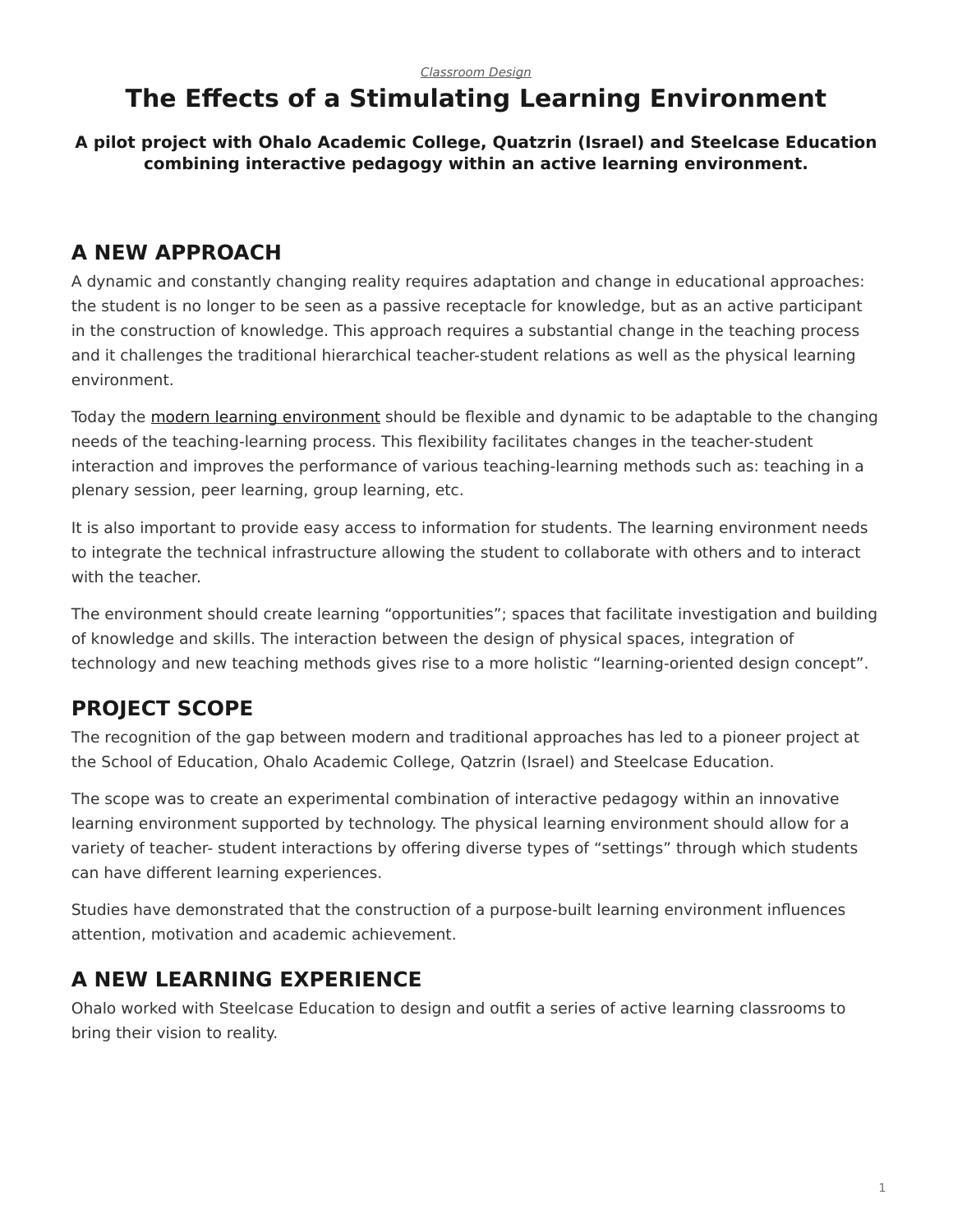We wanted to understand to what extent does the design of a learning environment improve motivation to learn and how does the teacher perceive the influence of the new learning environment in comparison to the traditional classroom.

The research sample was composed of 87 multicultural students and 12 teachers at the Ohalo College, Qatzrin (Israel). They completed the Active Learning Post-Occupancy Evaluation questionnaire online at the beginning and the end of the semester.

The following parameters were used for the active learning evalutation:

- Ability to be creative
- Motivation to attend class
- Ability to achieve a higher grade
- Engagement in class
- Collaboration
- Focus
- Active involvement
- Opportunity to be committed-involved
- Use of varied means
- Feedback in class
- Scenarios from daily reality
- Optimal learning methods
- Physical movement in space
- Stimulation
- Performance
- Enriching experience

### **A CYCLICAL LEARNING MODEL**

The interactive process is based on a cyclical model of dynamic learning evolving from individual research to group debate.

The study starts on an individual level and evolves to peer and groups of different sizes up to the creation of a "learning community". Problems and questions will be presented and co-students are invited to come up with answers based on online research.

- 1. **Define** the topic to address
- 2. **Research** individual research on the topic
- 3. **Confirm** the research direction by the teacher
- 4. **Debate** the individual findings within a small group
- 5. **Solve** choose the solution within the group
- 6. **Plan** the next steps
- 7. **Approve** the solution and plan by the teacher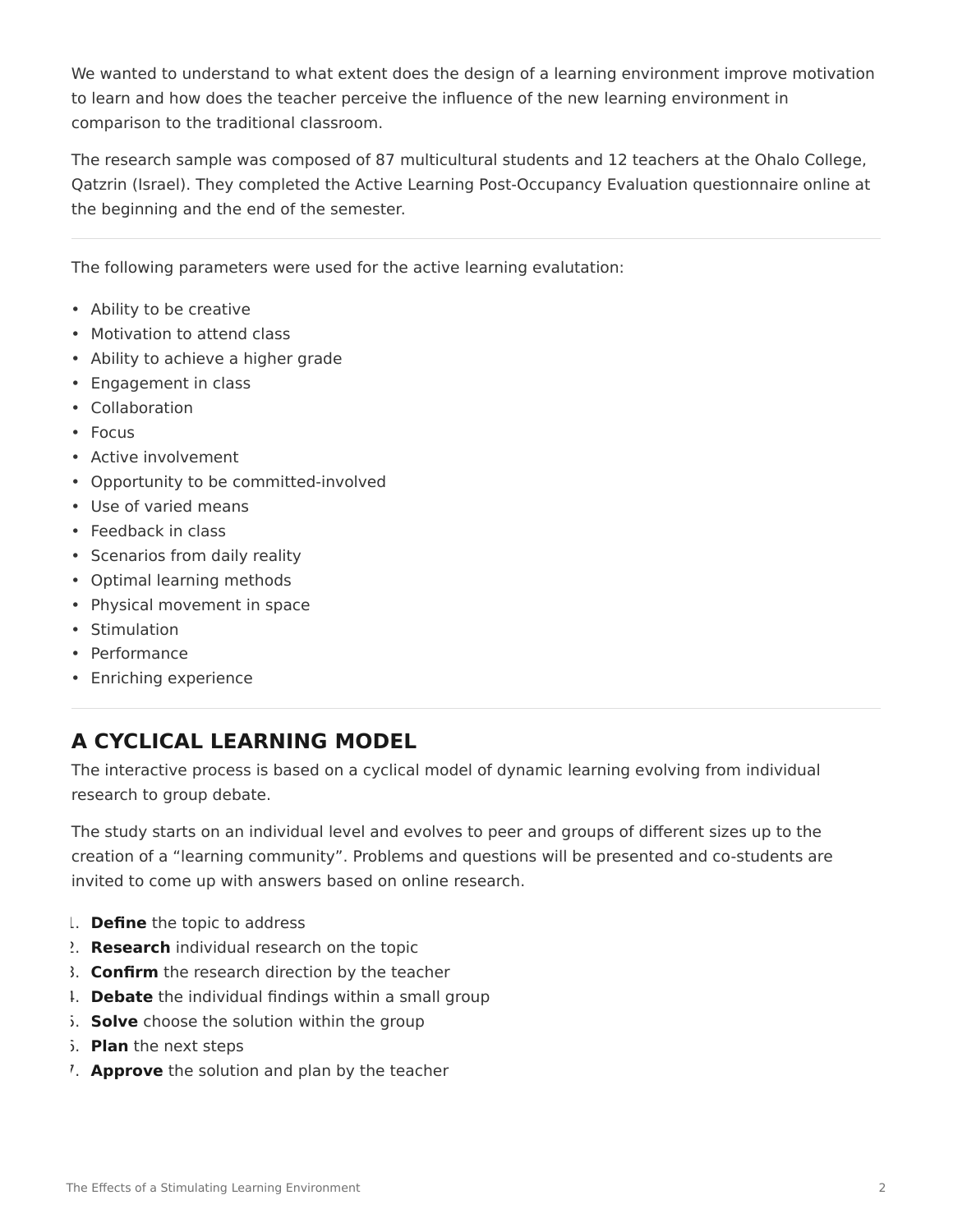#### 8. **Implement** solution

#### **ENCOURAGING RESULTS**

Over 80% of respondents reported an important increase in creativity, motivation and engagement in class while studying and teaching in the new learning environment.

The learning environment facilitated the use of technology and empowered students and teachers, a key element for motivation. A significant increase in overall engagement can be observed.

#### **PERCENTAGE REPORTING INCREASES IN**

|                   | Instructors $(n=15)$ | Students (n=87) |
|-------------------|----------------------|-----------------|
| Creativity        | $100\%$              | 95%             |
| <b>Motivation</b> | $100\%$              | 87%             |
| Performance       | 93%                  | 83%             |
| <b>Engagement</b> | 100%                 |                 |

#### **AVERAGE SCORE STUDENTS**

|                         | <b>New Classroom</b> | <b>Old Classroom</b> |
|-------------------------|----------------------|----------------------|
| <b>Teaching Methods</b> | 39%                  | $\frac{10}{10}$      |
| <b>Learning Space</b>   |                      | ) 150.               |

#### **AVERAGE SCORE TEACHERS**

| <b>Teaching Methods</b> |                    |
|-------------------------|--------------------|
| <b>Learning Space</b>   | ገ1 0 <u>/</u><br>◡ |

On every parameter the learning and teaching experience was improved notably on physical movement and general stimulation. They gave significantly higher evaluations for teaching methods and learning spaces in the new vs. traditional classrooms and perceived working there as more stimulating.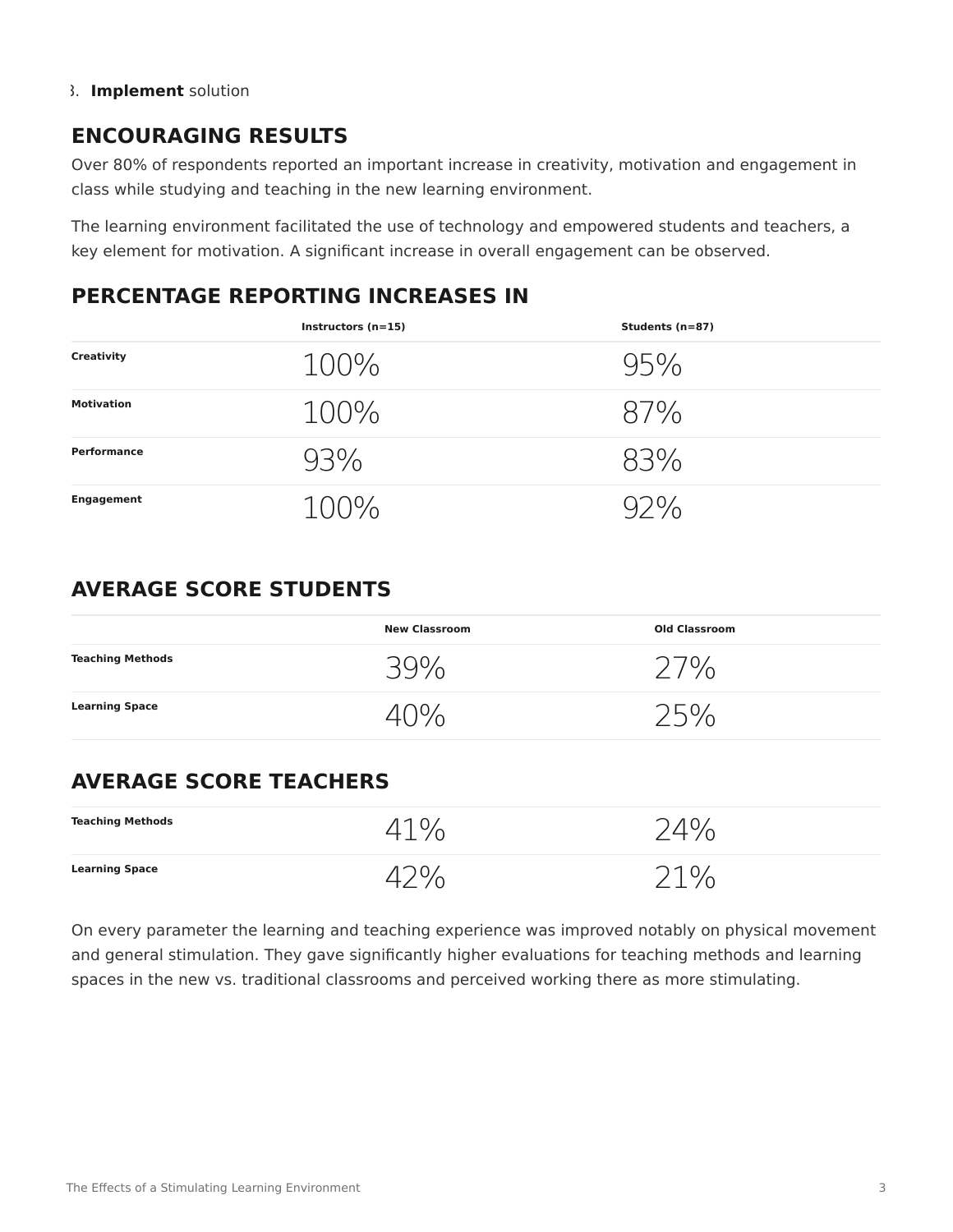To maximize student success, the learning and teaching experience must evolve to support the generative activities and peer-to-peer learning. This pilot project shows that innovative classrooms and teaching methods can enhance problem solving, communication and collaboration — the skills demanded of today's students.

#### **TEACHING METHODS**

|                                   | <b>New Classroom</b> | <b>Old Classroom</b> |
|-----------------------------------|----------------------|----------------------|
| <b>Collaboration</b>              | 100%                 | 82%                  |
| <b>Focus</b>                      | 92%                  | 86%                  |
| <b>Active involvement</b>         | 98%                  | 82%                  |
| <b>Opportunity to engage</b>      | 98%                  | 92%                  |
| <b>Multiple means</b>             | 100%                 | 76%                  |
| In-class feedback                 | 96%                  | 82%                  |
| <b>Real-life scenarios</b>        | 94%                  | 84%                  |
| <b>Ways of learning best</b>      | 96%                  | 76%                  |
| <b>Physical movement</b>          | 100%                 | 54%                  |
| <b>Stimulation</b>                | 94%                  | 64%                  |
| <b>Comfortable to participate</b> | 100%                 | 90%                  |
| <b>Enriching experience</b>       | 96%                  | 80%                  |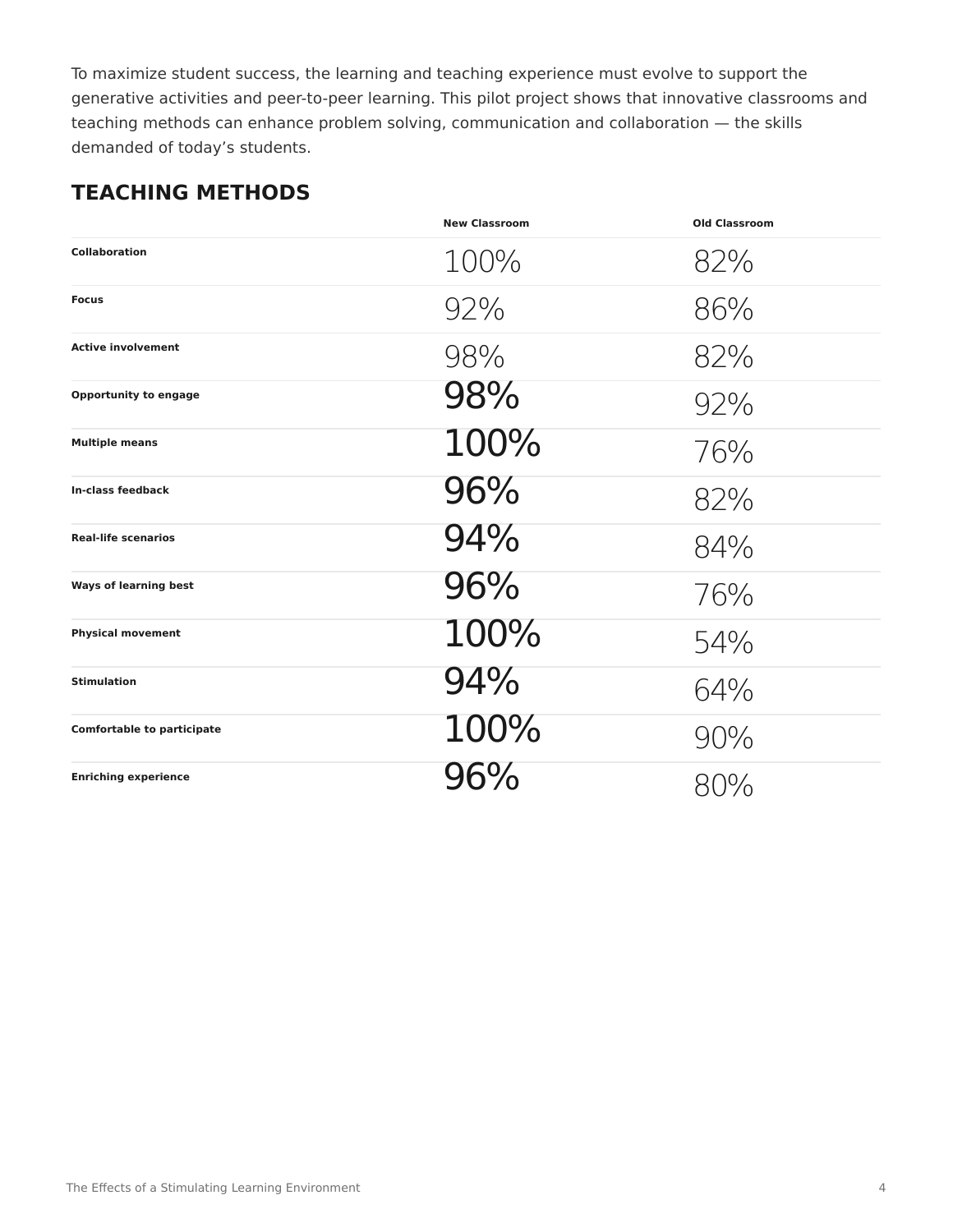#### **LEARNING SPACES**

|                                   | <b>New Classroom</b> | <b>Old Classroom</b> |
|-----------------------------------|----------------------|----------------------|
| <b>Collaboration</b>              | 98%                  | 82%                  |
| <b>Focus</b>                      | 96%                  | 81%                  |
| <b>Active involvement</b>         | 98%                  | 82%                  |
| <b>Opportunity to engage</b>      | 100%                 | 72%                  |
| <b>Multiple means</b>             | 98%                  | 76%                  |
| In-class feedback                 | 96%                  | 76%                  |
| <b>Real-life scenarios</b>        | 98%                  | 68%                  |
| <b>Ways of learning best</b>      | 100%                 | 70%                  |
| <b>Physical movement</b>          | 98%                  | 64%                  |
| <b>Stimulation</b>                | 100%                 | 78%                  |
| <b>Comfortable to participate</b> | 98%                  | 76%                  |
| <b>Enriching experience</b>       | 100%                 | 72%                  |

#### **Featured Product**

**[Node](https://www.steelcase.com/products/classroom-chairs/node/)**

**[+About Steelcase](https://www.steelcase.com/discover/steelcase/our-company/)**

**[+Customer Care](#page-0-0)**